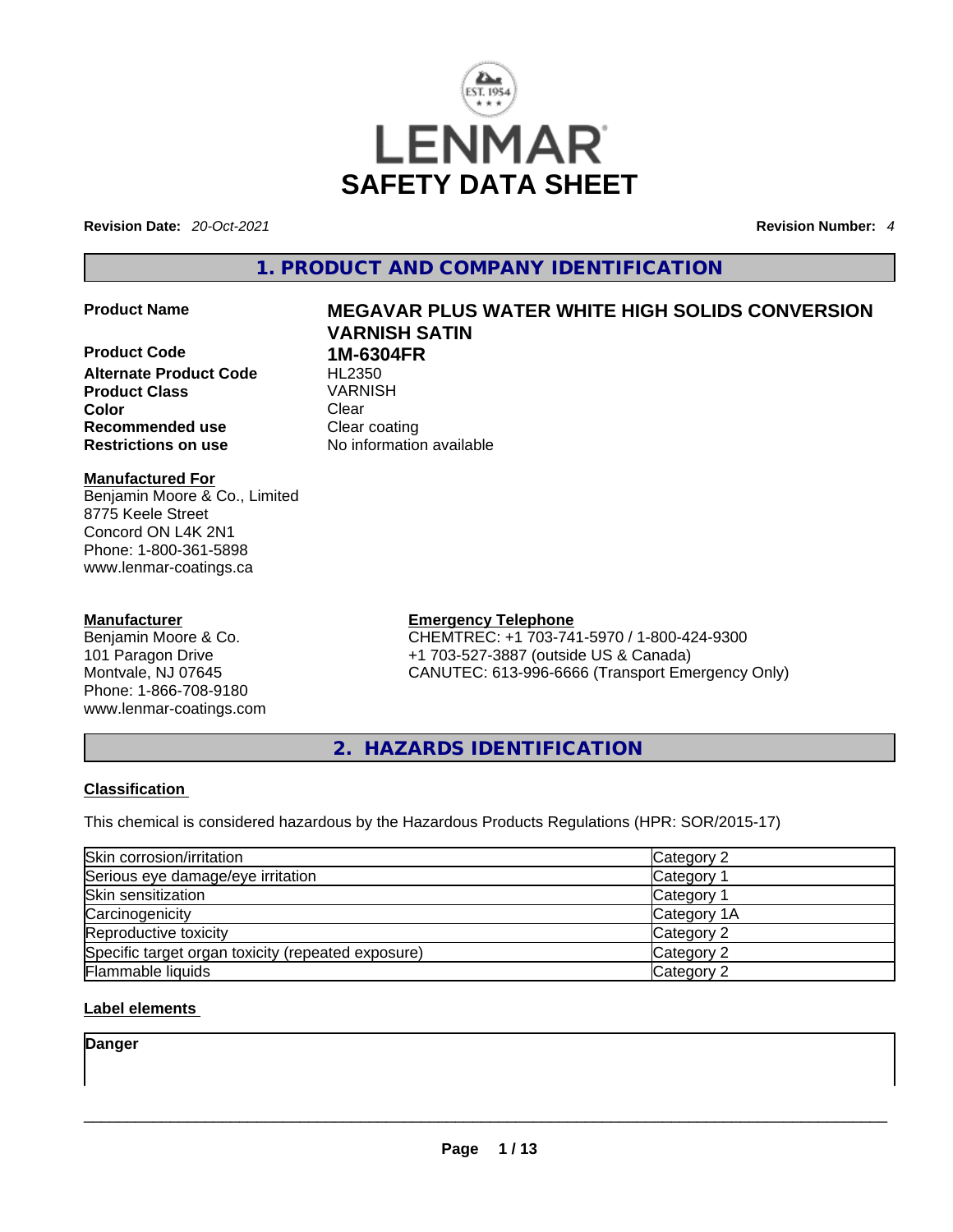#### **Hazard statements**

Causes skin irritation Causes serious eye damage May cause an allergic skin reaction May cause cancer Suspected of damaging fertility or the unborn child May cause damage to organs through prolonged or repeated exposure Highly flammable liquid and vapor



**Appearance** liquid **Odor** *Solvent* **Appearance** liquid **Odor Odor Odor Odor Odor Odor Odor Odor Odor Odor Odor Odor Odor Odor Odor Odor Odor Odor Odor Odor Odor Odor Odor Odor** 

#### **Precautionary Statements - Prevention**

Obtain special instructions before use

Do not handle until all safety precautions have been read and understood

Use personal protective equipment as required

Wash face, hands and any exposed skin thoroughly after handling

Contaminated work clothing should not be allowed out of the workplace

Wear protective gloves

Do not breathe dust/fume/gas/mist/vapors/spray

Keep away from heat, hot surfaces, sparks, open flames and other ignition sources. No smoking

Keep container tightly closed

Ground/bond container and receiving equipment

Use explosion-proof electrical/ventilating/lighting/equipment

Use only non-sparking tools

Take precautionary measures against static discharge

#### **Precautionary Statements - Response**

IF exposed or concerned: Get medical advice/attention

#### **Eyes**

IF IN EYES: Rinse cautiously with water forseveral minutes. Remove contact lenses, if present and easy to do. Continue rinsing

Immediately call a POISON CENTER or doctor/physician

#### **Skin**

If skin irritation or rash occurs: Get medical advice/attention

IF ON SKIN (or hair): Remove/Take off immediately all contaminated clothing. Rinse skin with water/shower Wash contaminated clothing before reuse

#### **Fire**

In case of fire: Use CO2, dry chemical, or foam for extinction

#### **Precautionary Statements - Storage**

Store locked up Store in a well-ventilated place. Keep cool

#### **Precautionary Statements - Disposal**

Dispose of contents/container to an approved waste disposal plant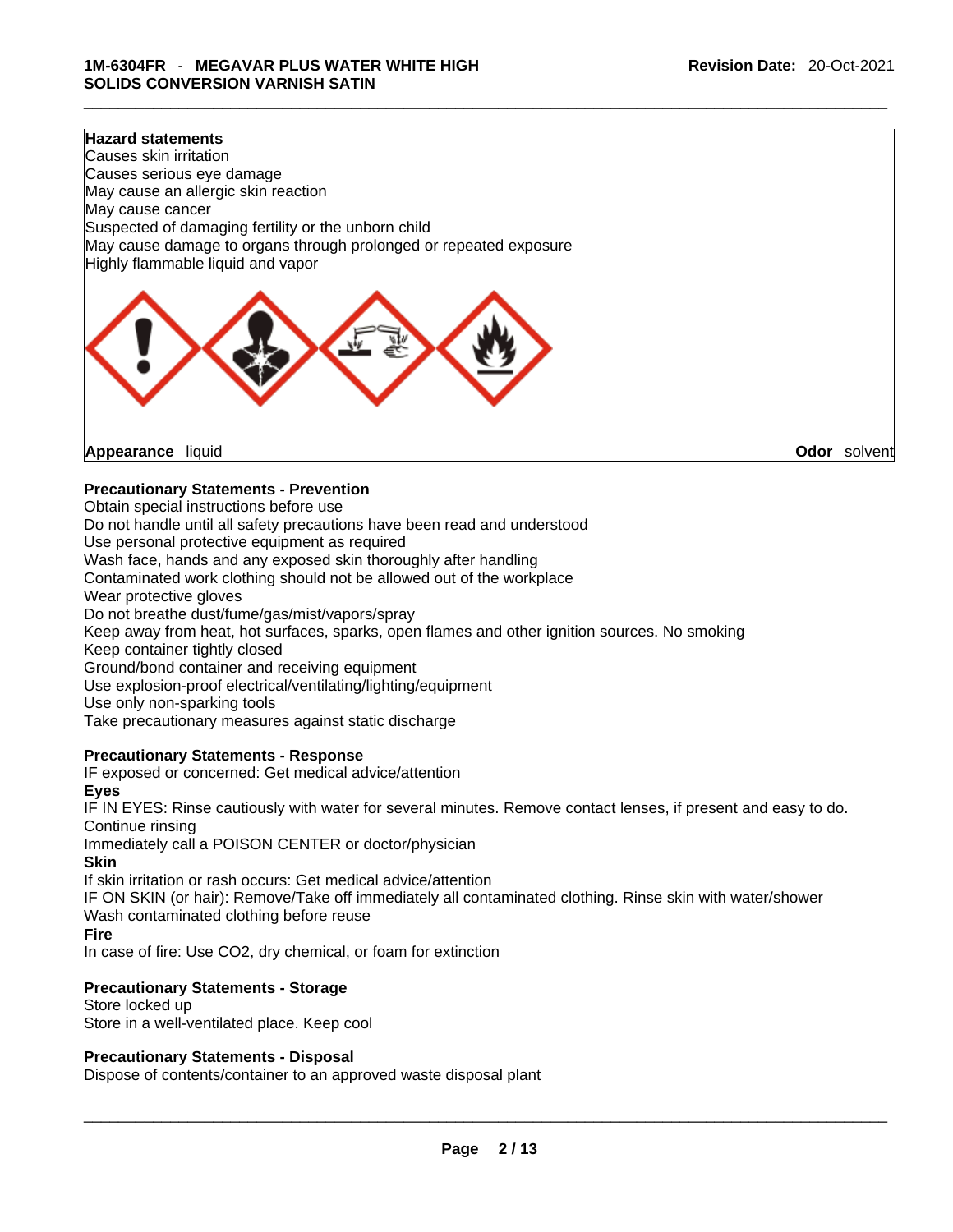#### **Other information**

No information available

 **IMPORTANT:** Designed to be mixed with other components. Mixture will have hazards of all components. Before opening packages, read all warning labels. Follow all precautions.

#### **3. COMPOSITION INFORMATION ON COMPONENTS**

| <b>Chemical name</b>                         | <b>CAS No.</b> | Weight-%      | <b>Hazardous Material</b><br>registry number<br>(HMIRA registry #) | Date HMIRA filed and<br>Information Review Act date exemption granted<br>(if applicable) |
|----------------------------------------------|----------------|---------------|--------------------------------------------------------------------|------------------------------------------------------------------------------------------|
| Isobutyl alcohol                             | 78-83-1        | $10 - 30%$    |                                                                    |                                                                                          |
| Ethanol                                      | 64-17-5        | 7 - 13%       |                                                                    |                                                                                          |
| n-Butyl acetate                              | 123-86-4       | $5 - 10%$     |                                                                    |                                                                                          |
| Xylene                                       | 1330-20-7      | - 5%          |                                                                    |                                                                                          |
| Toluene                                      | 108-88-3       | - 5%          |                                                                    |                                                                                          |
| Propylene glycol monomethyl<br>ether acetate | 108-65-6       | $1 - 5%$      |                                                                    |                                                                                          |
| Isopropyl alcohol                            | 67-63-0        | - 5%          |                                                                    |                                                                                          |
| Ethyl benzene                                | $100 - 41 - 4$ | $-5%$         |                                                                    |                                                                                          |
| Silica amorphous                             | 7631-86-9      | - 5%          |                                                                    |                                                                                          |
| Formaldehyde                                 | $50-00-0$      | $0.1 - 0.25%$ |                                                                    |                                                                                          |

**Confidential Business Information note**

\*The exact percentage (concentration) of composition has been withheld as a trade secret

### **4. FIRST AID MEASURES**

| <b>General Advice</b> | If symptoms persist, call a physician. Show this safety data<br>sheet to the doctor in attendance.                                                                                                                                     |
|-----------------------|----------------------------------------------------------------------------------------------------------------------------------------------------------------------------------------------------------------------------------------|
| <b>Eye Contact</b>    | Immediate medical attention is required. Immediately flush<br>with plenty of water. After initial flushing, remove any<br>contact lenses and continue flushing for at least 15<br>minutes.                                             |
| <b>Skin Contact</b>   | Wash off immediately with soap and plenty of water while<br>removing all contaminated clothes and shoes. If skin<br>irritation persists, call a physician. Wash clothing before<br>reuse. Destroy contaminated articles such as shoes. |
| <b>Inhalation</b>     | Move to fresh air. If symptoms persist, call a physician.<br>If not breathing, give artificial respiration. Call a physician<br>immediately.                                                                                           |
| Ingestion             | Clean mouth with water and afterwards drink plenty of<br>water. Do not induce vomiting without medical advice.<br>Never give anything by mouth to an unconscious person.<br>Consult a physician.                                       |
|                       |                                                                                                                                                                                                                                        |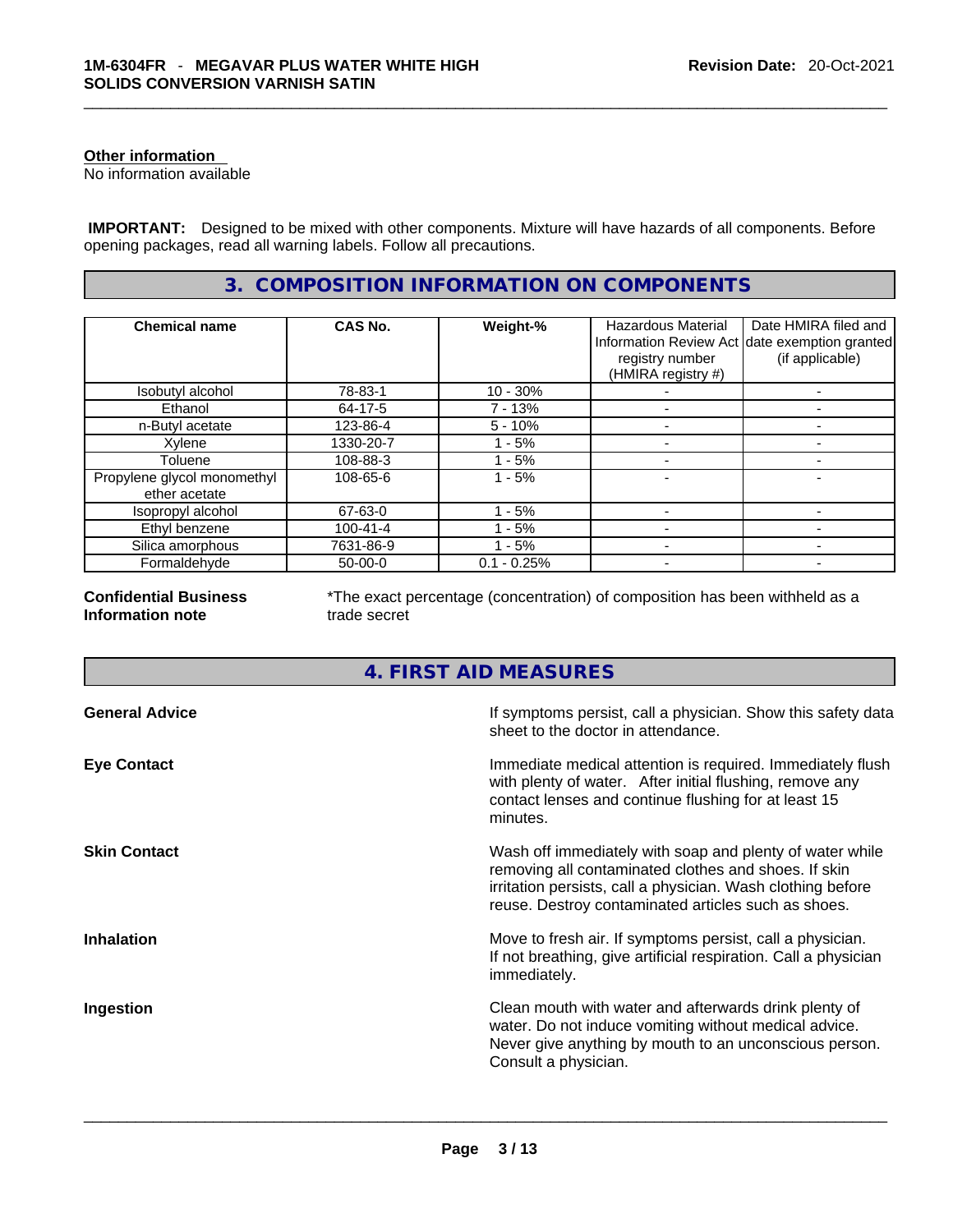| <b>Protection Of First-Aiders</b>                                                                                     | Use personal protective equipment.                                                                                                                                                                                                                                                             |  |  |
|-----------------------------------------------------------------------------------------------------------------------|------------------------------------------------------------------------------------------------------------------------------------------------------------------------------------------------------------------------------------------------------------------------------------------------|--|--|
| <b>Most Important Symptoms/Effects</b>                                                                                | May cause allergic skin reaction.                                                                                                                                                                                                                                                              |  |  |
| <b>Notes To Physician</b>                                                                                             | Treat symptomatically.                                                                                                                                                                                                                                                                         |  |  |
|                                                                                                                       | 5. FIRE-FIGHTING MEASURES                                                                                                                                                                                                                                                                      |  |  |
| <b>Flammable Properties</b>                                                                                           | Vapors may travel considerable distance to a source of<br>ignition and flash back. Vapors may cause flash fire.                                                                                                                                                                                |  |  |
| <b>Suitable Extinguishing Media</b>                                                                                   | Foam, dry powder or water. Use extinguishing measures<br>that are appropriate to local circumstances and the<br>surrounding environment.                                                                                                                                                       |  |  |
| Protective equipment and precautions for firefighters                                                                 | As in any fire, wear self-contained breathing apparatus<br>pressure-demand, MSHA/NIOSH (approved or equivalent)<br>and full protective gear.                                                                                                                                                   |  |  |
| <b>Hazardous combustion products</b>                                                                                  | Burning may result in carbon dioxide, carbon monoxide<br>and other combustion products of varying composition<br>which may be toxic and/or irritating.                                                                                                                                         |  |  |
| <b>Specific Hazards Arising From The Chemical</b>                                                                     | Flammable. Flash back possible over considerable<br>distance. Keep product and empty container away from<br>heat and sources of ignition. Closed containers may<br>rupture if exposed to fire or extreme heat. Thermal<br>decomposition can lead to release of irritating gases and<br>vapors. |  |  |
| Sensitivity to mechanical impact                                                                                      | No                                                                                                                                                                                                                                                                                             |  |  |
| Sensitivity to static discharge                                                                                       | Yes                                                                                                                                                                                                                                                                                            |  |  |
| <b>Flash Point Data</b><br>Flash point (°F)<br>Flash Point (°C)<br><b>Method</b><br><b>Flammability Limits In Air</b> | 60<br>16<br><b>PMCC</b>                                                                                                                                                                                                                                                                        |  |  |
| Lower flammability limit:<br><b>Upper flammability limit:</b>                                                         | Not available<br>Not available                                                                                                                                                                                                                                                                 |  |  |
| <b>NFPA</b><br>Health: 2<br><b>Flammability: 3</b>                                                                    | Instability: 0<br>Special: Not Applicable                                                                                                                                                                                                                                                      |  |  |
| <b>NFPA Legend</b><br>0 - Not Hazardous<br>1 - Slightly<br>2 - Moderate<br>3 - High<br>4 - Severe                     |                                                                                                                                                                                                                                                                                                |  |  |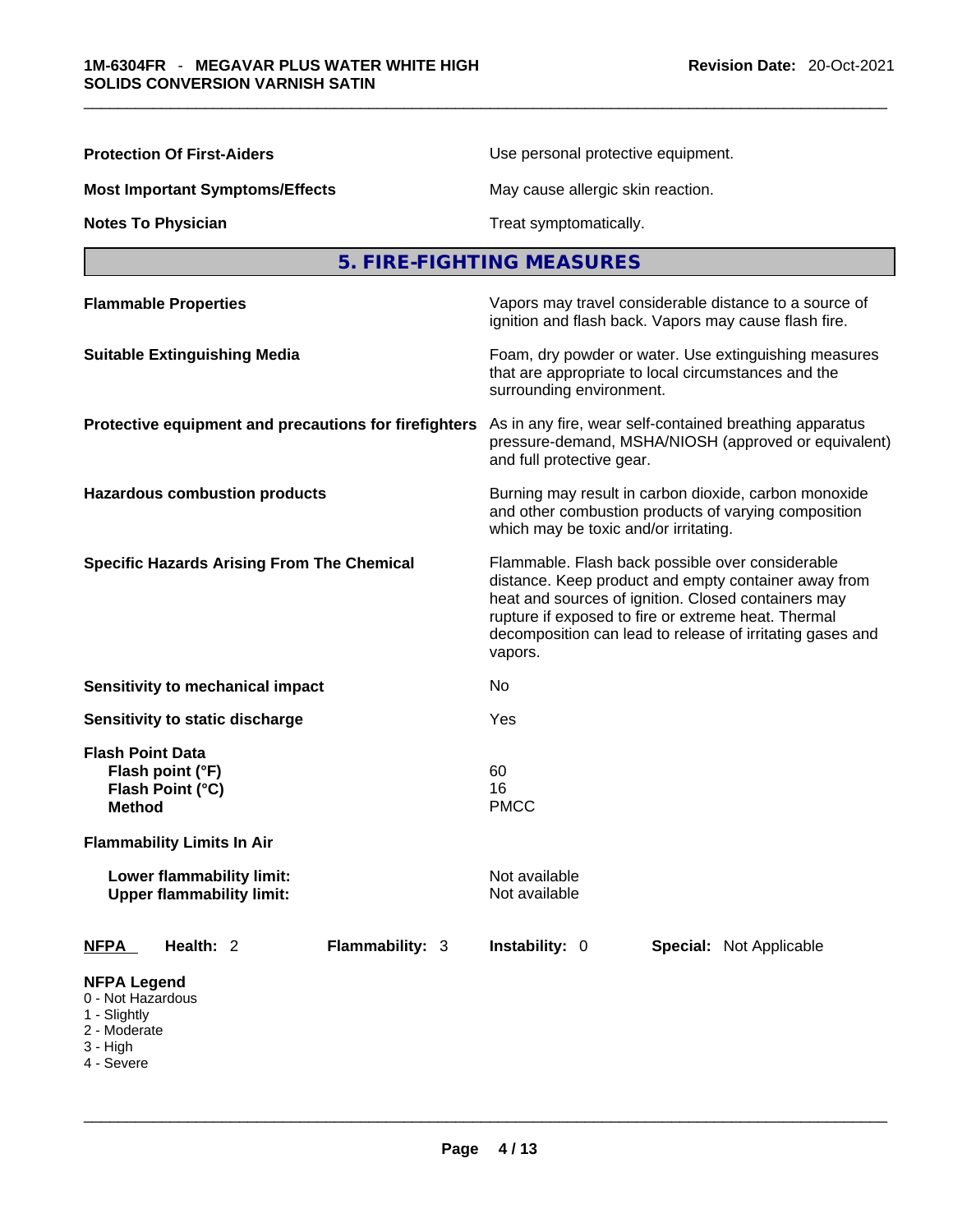*The ratings assigned are only suggested ratings, the contractor/employer has ultimate responsibilities for NFPA ratings where this system is used.* 

*Additional information regarding the NFPA rating system is available from the National Fire Protection Agency (NFPA) at www.nfpa.org.* 

#### **6. ACCIDENTAL RELEASE MEASURES**

| <b>Personal Precautions</b>      | Remove all sources of ignition. Take precautions to<br>prevent flashback. Ground and bond all containers and<br>handling equipment. Take precautionary measures against<br>static discharges. Ensure adequate ventilation. Avoid<br>contact with skin, eyes and clothing. Use personal<br>protective equipment.  |
|----------------------------------|------------------------------------------------------------------------------------------------------------------------------------------------------------------------------------------------------------------------------------------------------------------------------------------------------------------|
| <b>Other Information</b>         | Prevent further leakage or spillage if safe to do so. Do not<br>allow material to contaminate ground water system.<br>Prevent product from entering drains. Do not flush into<br>surface water or sanitary sewer system. Local authorities<br>should be advised if significant spillages cannot be<br>contained. |
| <b>Environmental precautions</b> | See Section 12 for additional Ecological Information.                                                                                                                                                                                                                                                            |
| <b>Methods for Cleaning Up</b>   | Dam up. Soak up with inert absorbent material. Use a<br>non-sparking or explosion proof means to transfer material<br>to a sealed, appropriate container for disposal. Clean<br>contaminated surface thoroughly.                                                                                                 |

**7. HANDLING AND STORAGE** 

| <b>Handling</b>               | Avoid contact with skin, eyes and clothing. Wear personal<br>protective equipment. Do not breathe vapors or spray mist.<br>Use only in ventilated areas. Prevent vapor build-up by<br>providing adequate ventilation during and after use.                                                                                                                                                                                                           |
|-------------------------------|------------------------------------------------------------------------------------------------------------------------------------------------------------------------------------------------------------------------------------------------------------------------------------------------------------------------------------------------------------------------------------------------------------------------------------------------------|
|                               | Take precautionary measures against static discharges.<br>To avoid ignition of vapors by static electricity discharge,<br>all metal parts of the equipment must be grounded. Keep<br>away from heat, sparks and flame. Do not smoke.<br>Extinguish all flames and pilot lights, and turn off stoves,<br>heaters, electric motors and other sources of ignition<br>during use and until all vapors are gone. Ignition and/or<br>flash back may occur. |
| <b>Storage</b>                | Keep containers tightly closed in a dry, cool and<br>well-ventilated place. Keep away from heat. Keep away<br>from open flames, hot surfaces and sources of ignition.<br>Keep in properly labeled containers. Keep out of the reach<br>of children.                                                                                                                                                                                                  |
| <b>Incompatible Materials</b> | Incompatible with strong acids and bases and strong<br>oxidizing agents.                                                                                                                                                                                                                                                                                                                                                                             |
|                               | 8. EXPOSURE CONTROLS/PERSONAL PROTECTION                                                                                                                                                                                                                                                                                                                                                                                                             |
|                               |                                                                                                                                                                                                                                                                                                                                                                                                                                                      |

#### **8. EXPOSURE CONTROLS/PERSONAL PROTECTION**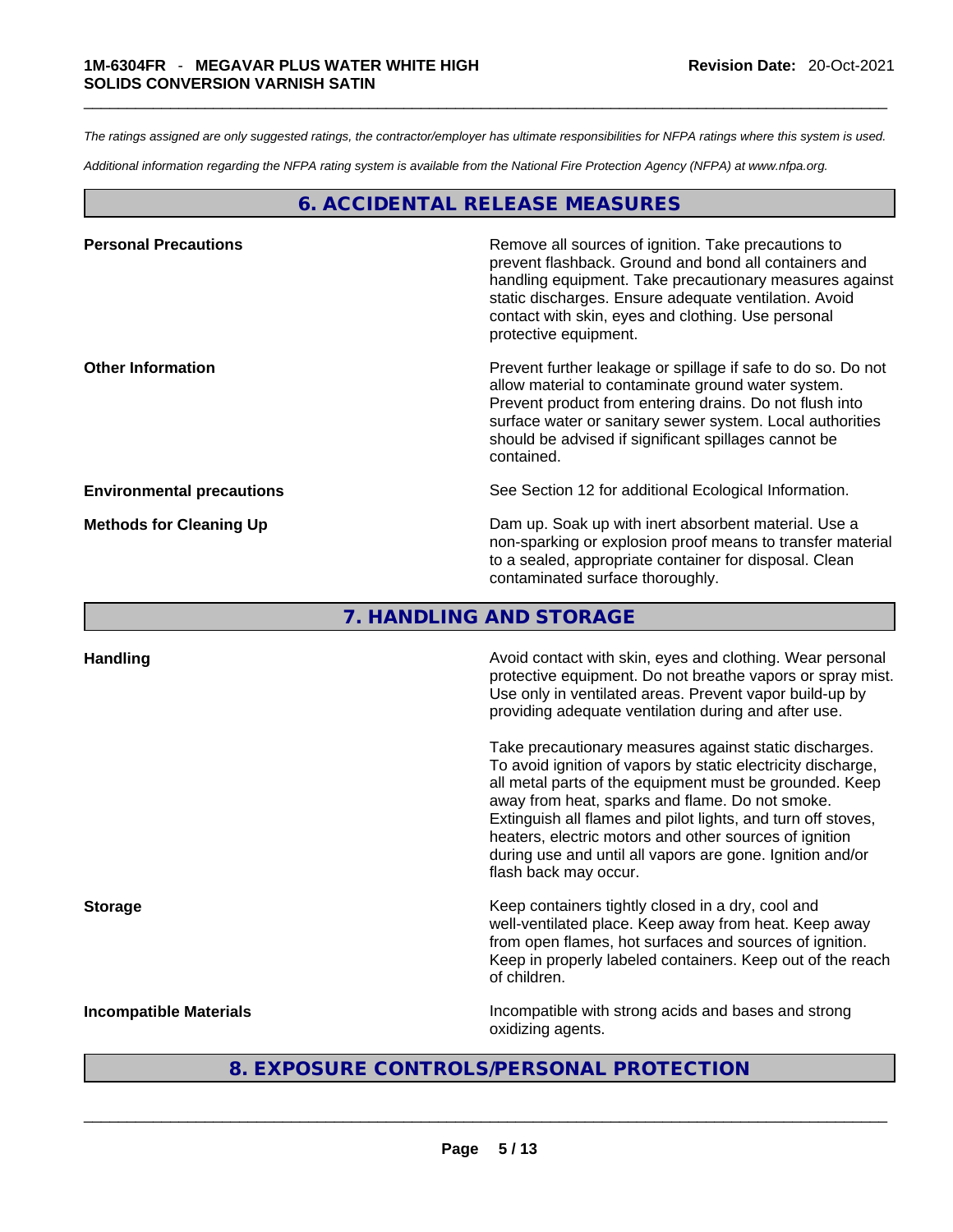#### **Exposure Limits**

| <b>Chemical name</b>        | <b>ACGIH TLV</b>    | Alberta                         | <b>British Columbia</b>       | <b>Ontario</b>                | Quebec                         |
|-----------------------------|---------------------|---------------------------------|-------------------------------|-------------------------------|--------------------------------|
| Isobutyl alcohol            | TWA: 50 ppm         | 50 ppm - TWA                    | 50 ppm - TWA                  | 50 ppm - TWA                  | 50 ppm - TWAEV                 |
|                             |                     | 152 mg/m $3$ - TWA              |                               |                               | 152 mg/m $3$ - TWAEV           |
| Ethanol                     | STEL: 1000 ppm      | 1000 ppm - TWA                  | 1000 ppm - STEL               | 1000 ppm - STEL               | 1000 ppm - TWAEV               |
|                             |                     | 1880 mg/m <sup>3</sup> - TWA    |                               |                               | 1880 mg/m <sup>3</sup> - TWAEV |
| n-Butyl acetate             | STEL: 150 ppm       | 150 ppm - TWA                   | 20 ppm - TWA                  | 150 ppm - TWA                 | 150 ppm - TWAEV                |
|                             | TWA: 50 ppm         | $713$ mg/m <sup>3</sup> - TWA   |                               | 200 ppm - STEL                | 713 mg/m <sup>3</sup> - TWAEV  |
|                             |                     | 200 ppm - STEL                  |                               |                               | 200 ppm - STEV                 |
|                             |                     | 950 mg/m $3 -$ STEL             |                               |                               | 950 mg/m $3 -$ STEV            |
| Xylene                      | STEL: 150 ppm       | 100 ppm - TWA                   | 100 ppm - TWA                 | 100 ppm - TWA                 | 100 ppm - TWAEV                |
|                             | TWA: 100 ppm        | 434 mg/m <sup>3</sup> - TWA     | 150 ppm - STEL                | 150 ppm - STEL                | 434 mg/m <sup>3</sup> - TWAEV  |
|                             |                     | 150 ppm - STEL                  |                               |                               | 150 ppm - STEV                 |
|                             |                     | 651 mg/m $3 -$ STEL             |                               |                               | 651 mg/m <sup>3</sup> - STEV   |
| Toluene                     | TWA: 20 ppm         | 50 ppm - TWA                    | 20 ppm - TWA                  | 20 ppm - TWA                  | 50 ppm - TWAEV                 |
|                             |                     | 188 mg/m <sup>3</sup> - TWA     | Adverse reproductive          |                               | 188 mg/m <sup>3</sup> - TWAEV  |
|                             |                     | Substance may be                | effect                        |                               | Skin absorption can            |
|                             |                     | readily absorbed                |                               |                               | contribute to overall          |
|                             |                     | through intact skin             |                               |                               | exposure.                      |
| Propylene glycol monomethyl | N/E                 | N/E                             | 50 ppm - TWA                  | 50 ppm - TWA                  | N/E                            |
| ether acetate               |                     |                                 | 75 ppm - STEL                 | $270$ mg/m <sup>3</sup> - TWA |                                |
| Isopropyl alcohol           | STEL: 400 ppm       | 200 ppm - TWA                   | 200 ppm - TWA                 | 200 ppm - TWA                 | 400 ppm - TWAEV                |
|                             | <b>TWA: 200 ppm</b> | 492 mg/m <sup>3</sup> - TWA     | 400 ppm - STEL                | 400 ppm - STEL                | 985 mg/m <sup>3</sup> - TWAEV  |
|                             |                     | 400 ppm - STEL                  |                               |                               | 500 ppm - STEV                 |
|                             |                     | 984 mg/m $3 -$ STEL             |                               |                               | 1230 mg/m <sup>3</sup> - STEV  |
| Ethyl benzene               | TWA: 20 ppm         | 100 ppm - TWA                   | 20 ppm - TWA                  | 20 ppm - TWA                  | 100 ppm - TWAEV                |
|                             |                     | 434 mg/m <sup>3</sup> - TWA     |                               |                               | 434 mg/m <sup>3</sup> - TWAEV  |
|                             |                     | 125 ppm - STEL                  |                               |                               | 125 ppm - STEV                 |
|                             |                     | 543 mg/m $3 -$ STEL             |                               |                               | 543 mg/m $3 -$ STEV            |
| Formaldehyde                | STEL: 0.3 ppm       | $0.75$ ppm $-$ TWA              | 0.3 ppm - TWA                 | 1 ppm - STEL                  | 2 ppm - Ceiling                |
|                             | TWA: 0.1 ppm        | $0.9$ mg/m <sup>3</sup> - TWA   | 1 ppm - Ceiling               | 1.5 ppm - Ceiling             | 3 mg/m <sup>3</sup> - Ceiling  |
|                             |                     | 1 ppm - Ceiling                 | Dermal Sensitizer,            |                               |                                |
|                             |                     | 1.3 mg/m <sup>3</sup> - Ceiling | <b>Respiratory Sensitizer</b> |                               |                                |

#### **Legend**

ACGIH - American Conference of Governmental Industrial Hygienists

Alberta - Alberta Occupational Exposure Limits

British Columbia - British Columbia Occupational Exposure Limits

Ontario - Ontario Occupational Exposure Limits

Quebec - Quebec Occupational Exposure Limits

N/E - Not established

## **Personal Protective Equipment**

**Engineering Measures Ensure 2018** Ensure adequate ventilation, especially in confined areas.

**Eye/Face Protection** Safety glasses with side-shields. If splashes are likely to occur, wear: Tightly fitting safety goggles **Skin Protection Protection Protective gloves and impervious clothing. Respiratory Protection Number 2012** Use only with adequate ventilation. In operations where exposure limits are exceeded, use a NIOSH approved respirator that has been selected by a technically qualified person for the specific work conditions. When spraying the product or applying in confined areas, wear a NIOSH approved respirator specified for paint spray or organic vapors.

**Hygiene Measures Avoid contact with skin, eyes and clothing. Remove and Hygiene Measures** and clothing. Remove and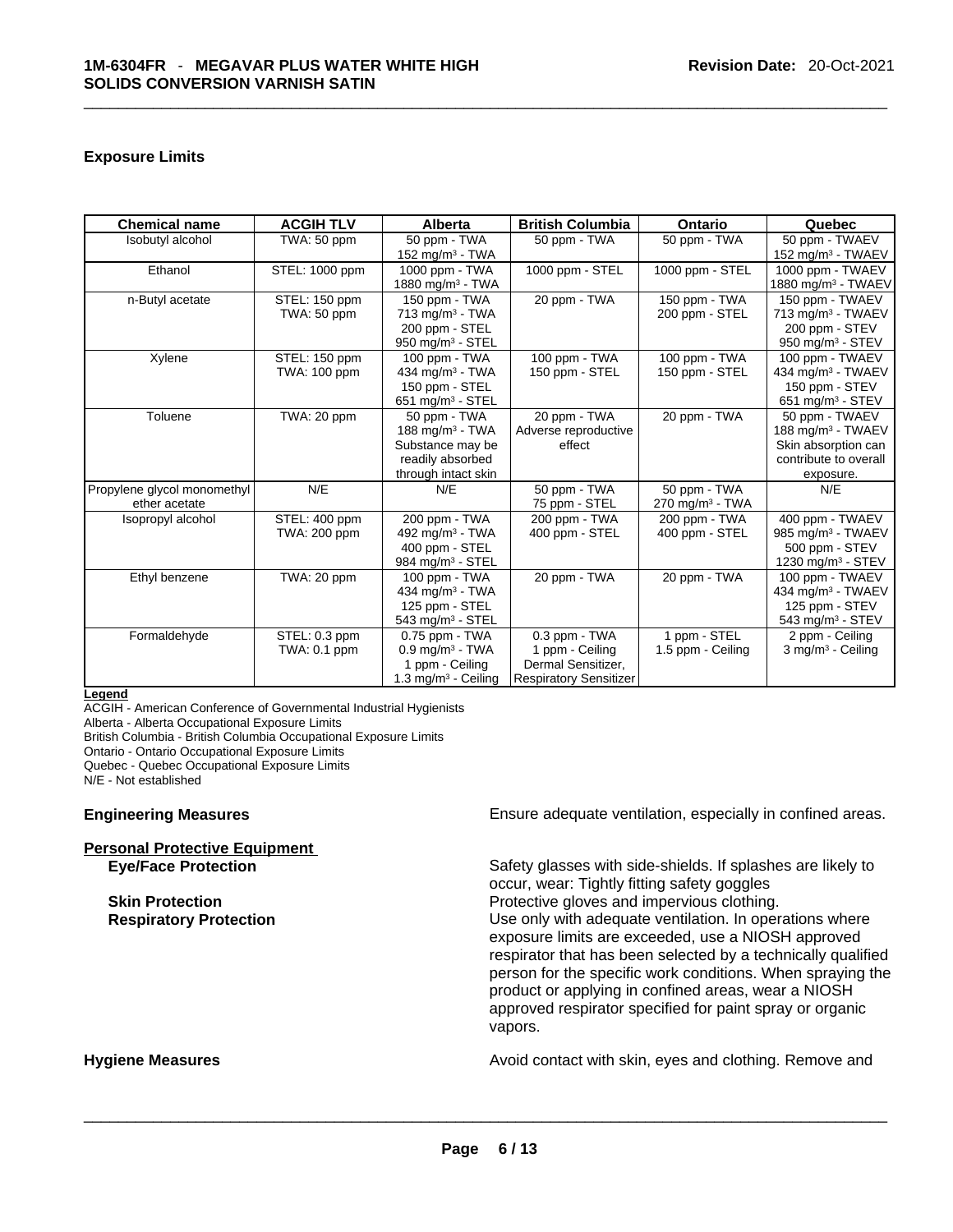wash contaminated clothing before re-use. Wash thoroughly after handling.

#### **9. PHYSICAL AND CHEMICAL PROPERTIES**

**Appearance** liquid **Odor Solvent Solvent Solvent Solvent Odor Threshold No information available** No information available **Density (Ibs/gal)** 8.0 - 8.4<br> **Specific Gravity** 8.0 - 8.4<br> **Specific Gravity** 8.0 - 8.4 **Specific Gravity pH**<br>
Viscosity (cps) The Contract of the Contract of the Viscosity (cps) and Viscosity (cps) **Solubility(ies)**<br> **No information available**<br> **Water solubility**<br> **Water solubility Evaporation Rate No information available No information available Vapor pressure**  No information available **No information** available **Vapor density**<br> **We Solids**<br>
We Solids
25 - 55<br>
25 - 55 Wt. % Solids **Vol. % Solids** 40 - 50 **Wt. % Volatiles Vol. % Volatiles** 50 - 60 **VOC Regulatory Limit (g/L)** < 550 **Boiling Point (°F) Boiling Point (°C)** 75 **Freezing point (°F)** and the state of the No information available **Freezing Point (°C)** No information available **Flash point (°F)** 60 **Flash Point (°C)** 16 **Method** PMCC **Flammability (solid, gas)** Not applicable **Upper flammability limit:**<br> **Lower flammability limit:** Not applicable Not applicable **Lower flammability limit:**<br> **Autoignition Temperature (°F)** Not applicable havailable available **Autoignition Temperature (°F)**<br> **Autoignition Temperature (°C)** No information available **Autoignition Temperature (°C)**<br> **Decomposition Temperature (°F)** No information available **Decomposition Temperature (°F) Decomposition Temperature (°C)** No information available **Partition coefficient** No information available

**Viscosity (cps)** No information available **No information available** 

#### **10. STABILITY AND REACTIVITY**

| <b>Reactivity</b>             | Not Applicable                                                                                                            |
|-------------------------------|---------------------------------------------------------------------------------------------------------------------------|
| <b>Chemical Stability</b>     | Stable under normal conditions. Hazardous polymerisation<br>does not occur.                                               |
| <b>Conditions to avoid</b>    | Keep away from open flames, hot surfaces, static<br>electricity and sources of ignition. Sparks. Elevated<br>temperature. |
| <b>Incompatible Materials</b> | Incompatible with strong acids and bases and strong<br>oxidizing agents.                                                  |
|                               |                                                                                                                           |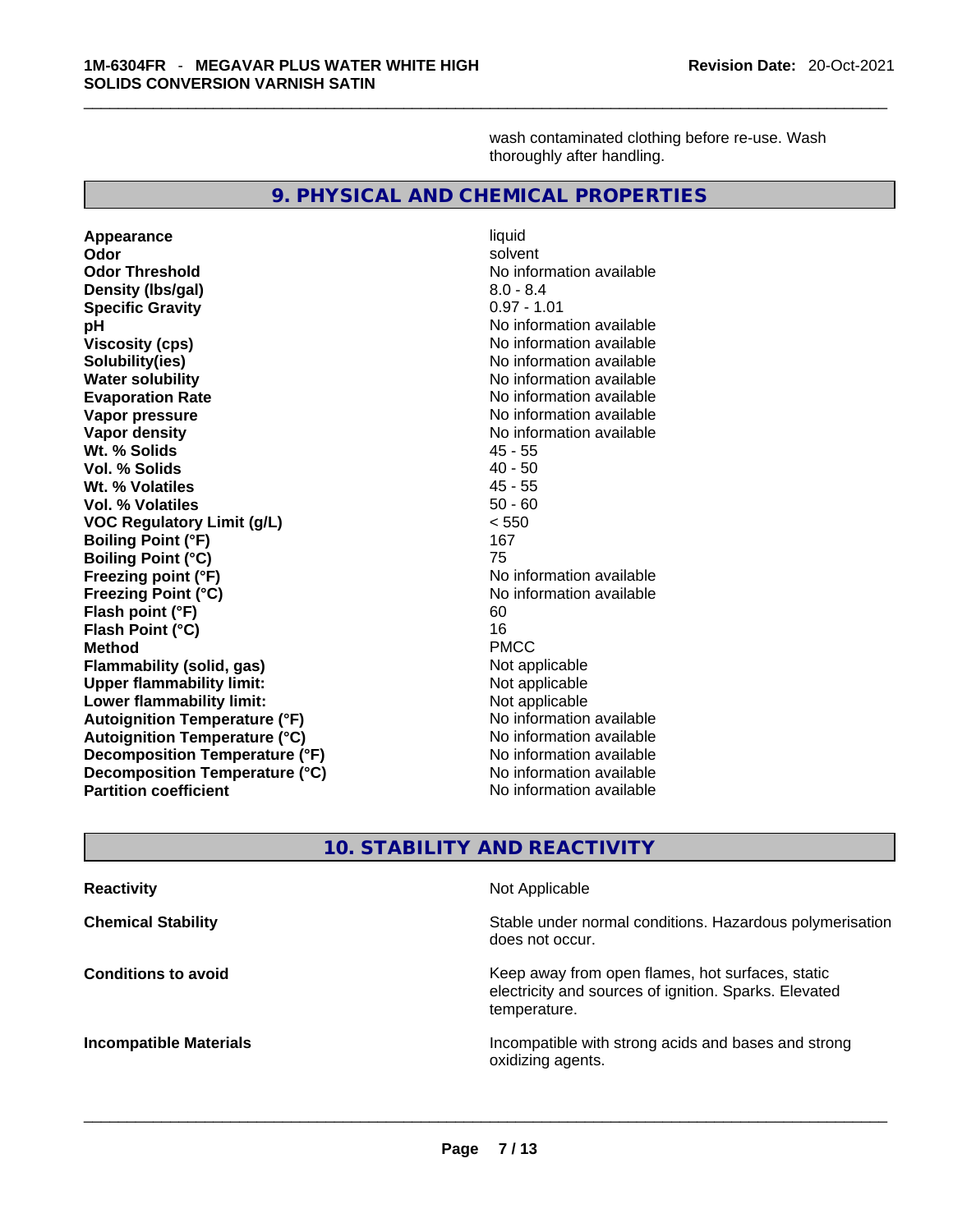**Hazardous Decomposition Products** Thermal decomposition can lead to release of irritating gases and vapors.

**Possibility of hazardous reactions** None under normal conditions of use.

#### **11. TOXICOLOGICAL INFORMATION**

#### **Product Information Information on likely routes of exposure**

**Acute Toxicity** 

**Principal Routes of Exposure Exposure** Eye contact, skin contact and inhalation.

**Product Information Repeated or prolonged exposure to organic solvents may** Repeated or prolonged exposure to organic solvents may lead to permanent brain and nervous system damage. Intentional misuse by deliberately concentrating and inhaling vapors may be harmful or fatal.

#### **<u>Symptoms related to the physical, chemical and toxicological characteristics</u>**

**Symptoms Symptoms No information available** 

#### **Delayed and immediate effects as well as chronic effects from short and long-term exposure**

| Eye contact                     | Severely irritating to eyes. May cause burns. Risk of<br>serious damage to eyes.                                                                                                                                                                                 |
|---------------------------------|------------------------------------------------------------------------------------------------------------------------------------------------------------------------------------------------------------------------------------------------------------------|
| <b>Skin contact</b>             | May cause skin irritation and/or dermatitis. Prolonged skin<br>contact may defat the skin and produce dermatitis.                                                                                                                                                |
| <b>Inhalation</b>               | Harmful by inhalation. High vapor / aerosol concentrations<br>are irritating to the eyes, nose, throat and lungs and may<br>cause headaches, dizziness, drowsiness,<br>unconsciousness, and other central nervous system<br>effects.                             |
| Ingestion                       | Harmful if swallowed. Ingestion may cause irritation to<br>mucous membranes. Small amounts of this product<br>aspirated into the respiratory system during ingestion or<br>vomiting may cause mild to severe pulmonary injury,<br>possibly progressing to death. |
| <b>Sensitization</b>            | May cause an allergic skin reaction.                                                                                                                                                                                                                             |
| <b>Neurological Effects</b>     | No information available.                                                                                                                                                                                                                                        |
| <b>Mutagenic Effects</b>        | No information available.                                                                                                                                                                                                                                        |
| <b>Reproductive Effects</b>     | Possible risk of impaired fertility. Possible risk of harm to<br>the unborn child.                                                                                                                                                                               |
| <b>Developmental Effects</b>    | No information available.                                                                                                                                                                                                                                        |
| <b>Target organ effects</b>     | liver, Respiratory system, Eyes, Skin, Central nervous<br>system, blood, Reproductive System.                                                                                                                                                                    |
| <b>STOT - single exposure</b>   | May cause disorder and damage to the, Respiratory<br>system, Central nervous system.                                                                                                                                                                             |
| <b>STOT - repeated exposure</b> | Causes damage to organs through prolonged or repeated<br>exposure.                                                                                                                                                                                               |
| Other adverse effects           | No information available.                                                                                                                                                                                                                                        |
| <b>Aspiration Hazard</b>        | May be harmful if swallowed and enters airways. Small<br>amounts of this product aspirated into the respiratory                                                                                                                                                  |
|                                 |                                                                                                                                                                                                                                                                  |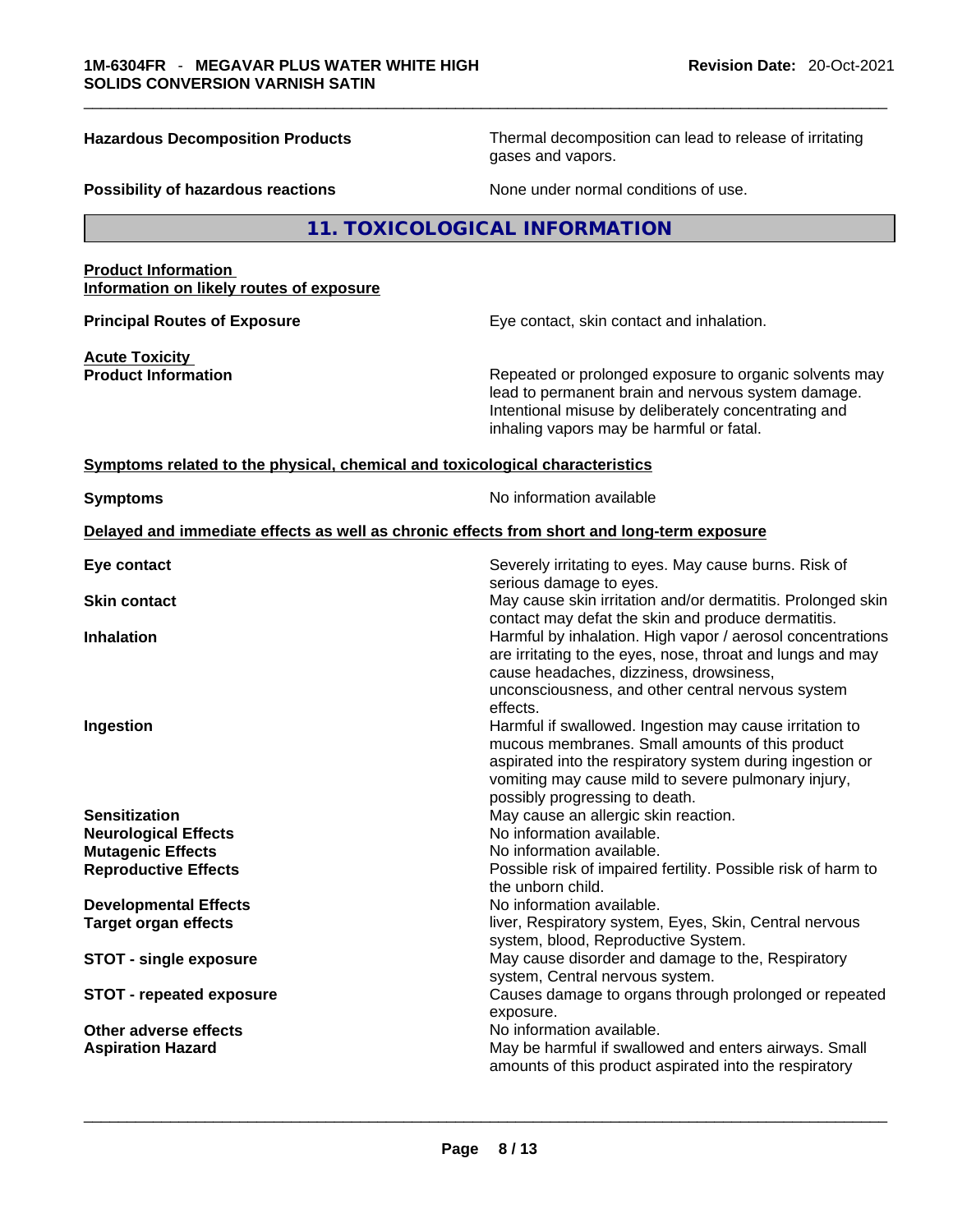system during ingestion or vomiting may cause mild to severe pulmonary injury, possibly progressing to death.

#### **Numerical measures of toxicity**

**The following values are calculated based on chapter 3.1 of the GHS document**

| ATEmix (oral)                        | 6814 mg/ka |
|--------------------------------------|------------|
| <b>ATEmix (dermal)</b>               | 7814 ma/ka |
| <b>ATEmix (inhalation-dust/mist)</b> | 23 ma/L    |
| <b>ATEmix (inhalation-vapor)</b>     | 4090 ma/L  |

#### **Component Information**

| Chemical name                                            | Oral LD50             | Dermal LD50              | <b>Inhalation LC50</b>                  |
|----------------------------------------------------------|-----------------------|--------------------------|-----------------------------------------|
| Isobutyl alcohol<br>78-83-1                              | $= 2460$ mg/kg (Rat)  | $=$ 3400 mg/kg (Rabbit)  | $> 6.5$ mg/L (Rat) 4 h                  |
| Ethanol<br>64-17-5                                       | $= 7060$ mg/kg (Rat)  | ۰                        | $= 124.7$ mg/L (Rat) 4 h                |
| n-Butyl acetate<br>123-86-4                              | $= 10768$ mg/kg (Rat) | > 17600 mg/kg (Rabbit)   |                                         |
| Xylene<br>1330-20-7                                      | $=$ 3500 mg/kg (Rat)  | $>$ 4350 mg/kg (Rabbit)  | $= 29.08$ mg/L (Rat) 4 h                |
| Toluene<br>108-88-3                                      | $= 2600$ mg/kg (Rat)  | $= 12000$ mg/kg (Rabbit) |                                         |
| Propylene glycol monomethyl ether<br>acetate<br>108-65-6 | $= 8532$ mg/kg (Rat)  | $>$ 5 g/kg (Rabbit)      |                                         |
| Isopropyl alcohol<br>67-63-0                             | $= 1870$ mg/kg (Rat)  | $= 4059$ mg/kg (Rabbit)  | $= 72600$ mg/m <sup>3</sup><br>(Rat)4 h |
| Ethyl benzene<br>100-41-4                                | $= 3500$ mg/kg (Rat)  | $= 15400$ mg/kg (Rabbit) | $= 17.4$ mg/L (Rat) 4 h                 |
| Silica amorphous<br>7631-86-9                            | $= 7900$ mg/kg (Rat)  | $>$ 2000 mg/kg (Rabbit)  | $> 2.2$ mg/L (Rat) 1 h                  |
| Formaldehyde<br>$50-00-0$                                | $= 100$ mg/kg (Rat)   | $= 270$ mg/kg (Rabbit)   | $= 0.578$ mg/L (Rat) 4 h                |

#### **Chronic Toxicity**

#### **Carcinogenicity**

*The information below indicates whether each agency has listed any ingredient as a carcinogen:.* 

| <b>Chemical name</b> | <b>IARC</b>                    | <b>NTP</b>             |
|----------------------|--------------------------------|------------------------|
|                      | 2B - Possible Human Carcinogen |                        |
| l Ethvl benzene      |                                |                        |
|                      | 1 - Human Carcinogen           | Known Human Carcinogen |
| Formaldehyde         |                                |                        |

• Possible Cancer Hazard. Contains Formaldehyde which may cause cancer based on animal data. Risk of cancer depends on duration and level of exposure.

#### **Legend**

IARC - International Agency for Research on Cancer NTP - National Toxicity Program OSHA - Occupational Safety & Health Administration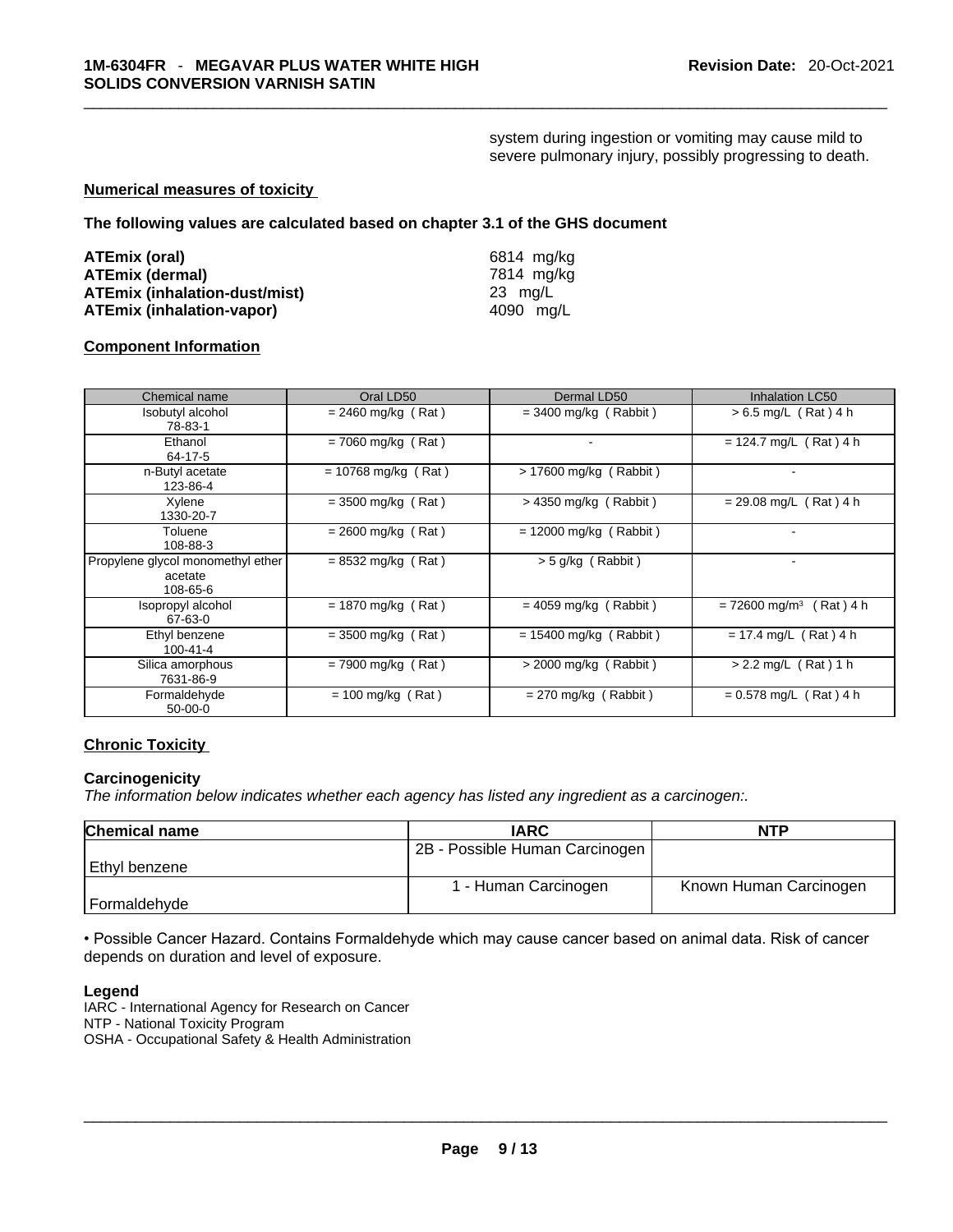### **12. ECOLOGICAL INFORMATION**

#### **Ecotoxicity Effects**

The environmental impact of this product has not been fully investigated.

#### **Product Information**

#### **Acute Toxicity to Fish**

No information available

#### **Acute Toxicity to Aquatic Invertebrates**

No information available

#### **Acute Toxicity to Aquatic Plants**

No information available

#### **Persistence / Degradability**

No information available.

#### **Bioaccumulation**

There is no data for this product.

#### **Mobility in Environmental Media**

No information available.

#### **Ozone**

No information available

#### **Component Information**

#### **Acute Toxicity to Fish**

n-Butyl acetate LC50: 18 mg/L (Fathead Minnow - 96 hr.) **Xylene** LC50: 13.5 mg/L (Rainbow Trout - 96 hr.) Ethyl benzene LC50: 12.1 mg/L (Fathead Minnow - 96 hr.)

#### **Acute Toxicity to Aquatic Invertebrates**

n-Butyl acetate EC50: 72.8 mg/L (Daphnia magna - 48 hr.) Ethyl benzene EC50: 1.8 mg/L (Daphnia magna - 48 hr.)

#### **Acute Toxicity to Aquatic Plants**

n-Butyl acetate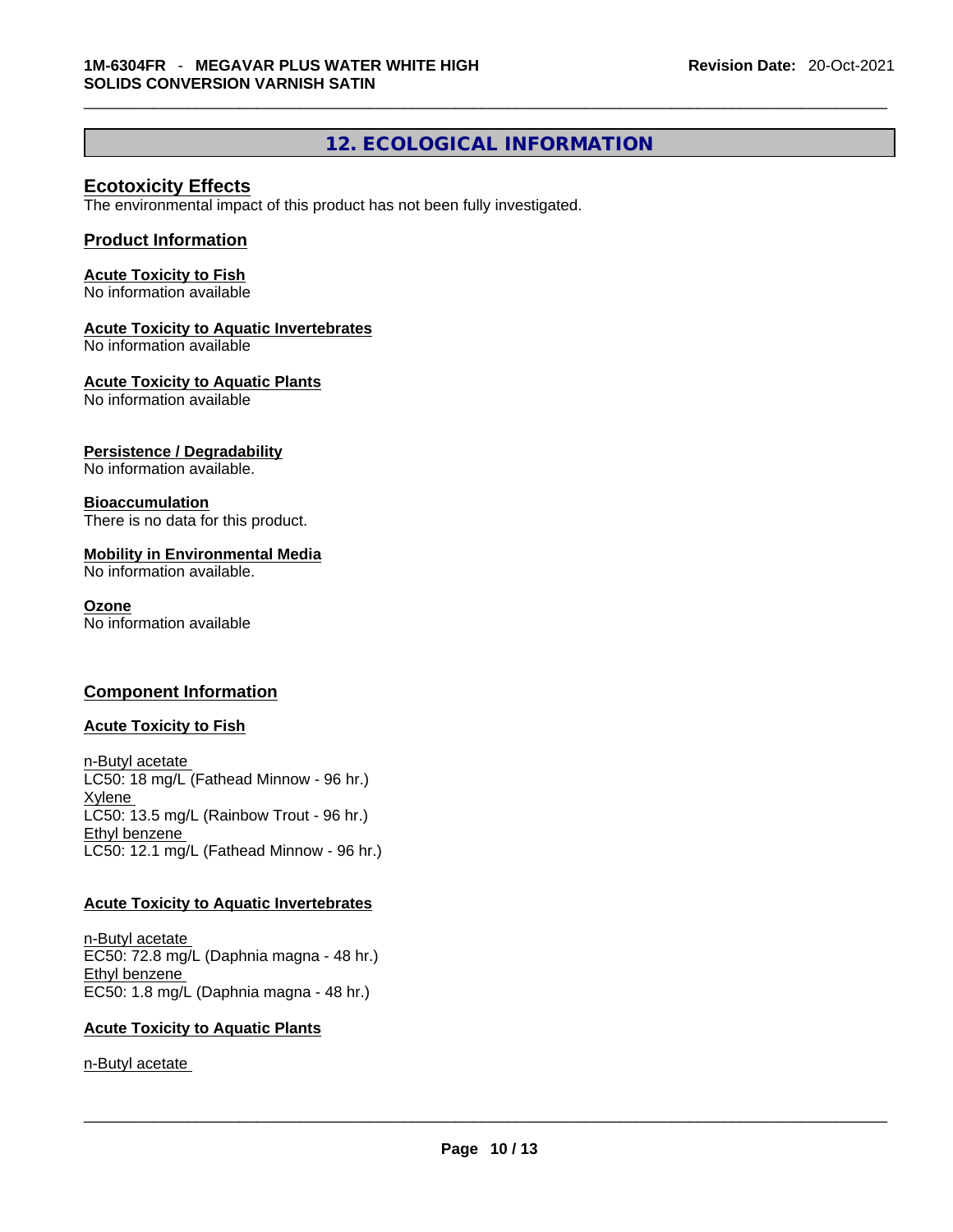EC50: 674.7 mg/L (Green algae (Scenedesmus subspicatus), 72 hrs.) Ethyl benzene EC50: 4.6 mg/L (Green algae (Scenedesmus subspicatus), 72 hrs.)

**13. DISPOSAL CONSIDERATIONS** 

**Waste Disposal Method** Dispose of in accordance with federal, state, provincial, and local regulations. Local requirements may vary, consult your sanitation department or state-designated environmental protection agency for more disposal options.

**Empty Container Warning <b>Emptied** Containers may retain product residue. Follow label warnings even after container is emptied. Residual vapors may explode on ignition.

#### **14. TRANSPORT INFORMATION**

**TDG** 

**Proper Shipping Name** PAINT **Hazard class** 3 **UN-No.** UN1263 **Packing Group III Description** UN1263, PAINT, 3, II

**ICAO / IATA ICAO / IATA Contact the preparer for further information.** 

**IMDG / IMO IMO Contact the preparer for further information.** 

**15. REGULATORY INFORMATION** 

#### **International Inventories**

**TSCA: United States** Yes - All components are listed or exempt. **DSL: Canada** Yes - All components are listed or exempt.

### **National Pollutant Release Inventory (NPRI)**

**NPRI Parts 1- 4**

This product contains the following Parts 1-4 NPRI chemicals:

| <b>Chemical name</b> | CAS No.   | Weight-% | <b>NPRI Parts 1-4</b> |  |
|----------------------|-----------|----------|-----------------------|--|
| Isobutyl alcohol     | 78-83-1   | 10 - 30% | _isted                |  |
| Xylene               | 1330-20-7 | $-5%$    | Listed                |  |
| Toluene              | 108-88-3  | $-5%$    | Listed                |  |
|                      |           |          |                       |  |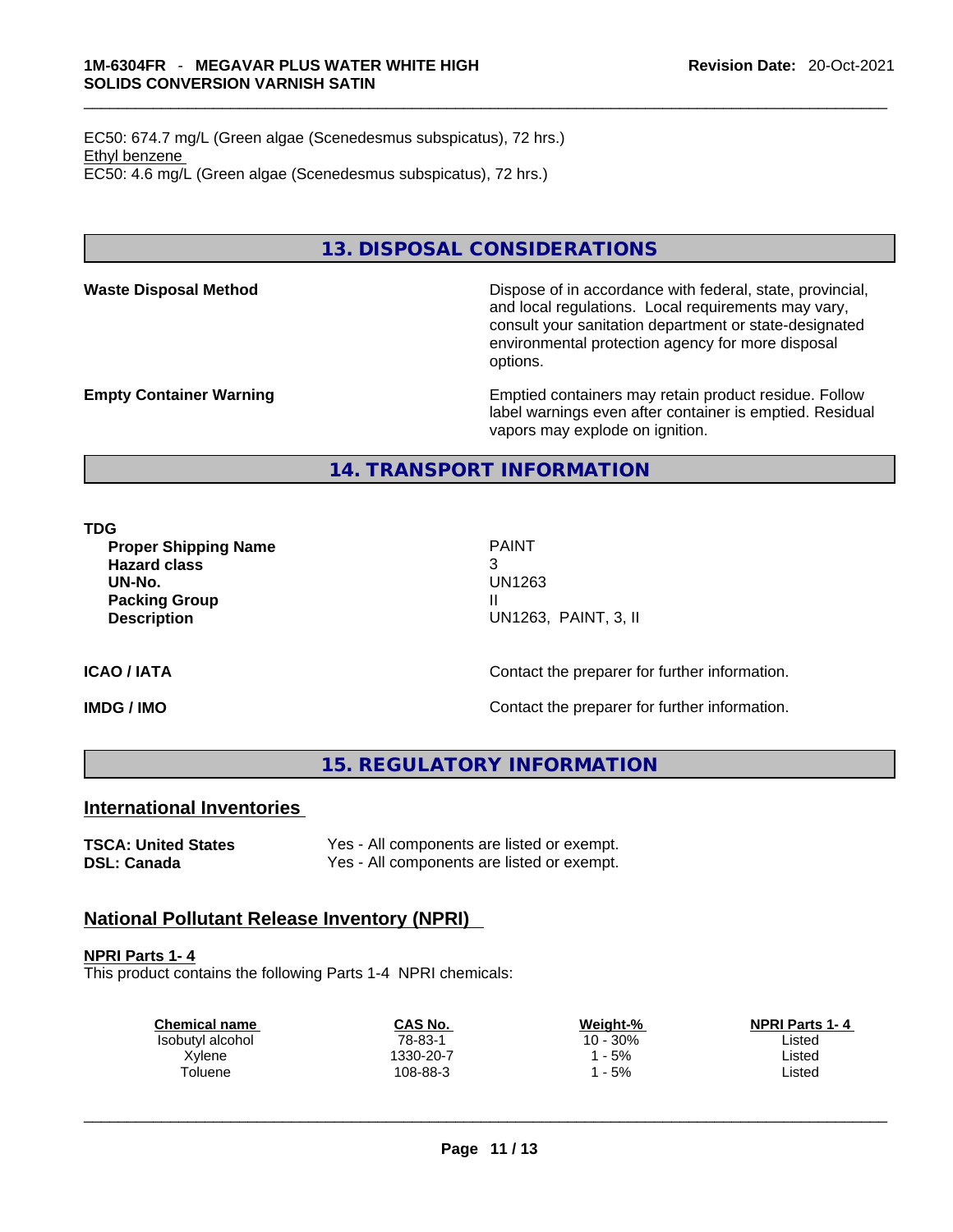| Isopropyl alcohol | 67-63-0   | - 5%          | Listed |
|-------------------|-----------|---------------|--------|
| Ethyl benzene     | 100-41-4  | l - 5%        | ∟isted |
| Formaldehvde      | $50-00-0$ | $0.1 - 0.25%$ | _isted |

#### **NPRI Part 5**

This product contains the following NPRI Part 5 Chemicals:

| <b>Chemical name</b>              | CAS No.   | Weight-%      | <b>NPRI Part 5</b> |  |
|-----------------------------------|-----------|---------------|--------------------|--|
| Ethanol                           | 64-17-5   | 7 - 13%       | Listed             |  |
| n-Butyl acetate                   | 123-86-4  | 5 - 10%       | Listed             |  |
| Xvlene                            | 1330-20-7 | 1 - 5%        | Listed             |  |
| Toluene                           | 108-88-3  | 1 - 5%        | Listed             |  |
| Propylene glycol monomethyl ether | 108-65-6  | 1 - 5%        | Listed             |  |
| acetate                           |           |               |                    |  |
| Isopropyl alcohol                 | 67-63-0   | 1 - 5%        | Listed             |  |
| Formaldehyde                      | $50-00-0$ | $0.1 - 0.25%$ | Listed             |  |
|                                   |           |               |                    |  |

#### **WHMIS Regulatory Status**

This product has been classified in accordance with the hazard criteria of the Hazardous Products Regulations (HPR) and the SDS contains all the information required by the HPR.

#### **16. OTHER INFORMATION**

| <b>HMIS</b>                                                   | Health: $2^*$ | <b>Flammability: 3</b> | <b>Reactivity: 0</b> | $PPE: -$ |
|---------------------------------------------------------------|---------------|------------------------|----------------------|----------|
| <b>HMIS Legend</b><br>0 - Minimal Hazard<br>1 - Slight Hazard |               |                        |                      |          |

- 2 Moderate Hazard
- 3 Serious Hazard
- 4 Severe Hazard
- \* Chronic Hazard

X - Consult your supervisor or S.O.P. for "Special" handling instructions.

Note: The PPE rating has intentionally been left blank. Choose appropriate PPE that will protect employees from the hazards the material will *present under the actual normal conditions of use.* 

*Caution: HMISÒ ratings are based on a 0-4 rating scale, with 0 representing minimal hazards or risks, and 4 representing significant hazards or risks. Although HMISÒ ratings are not required on MSDSs under 29 CFR 1910.1200, the preparer, has chosen to provide them. HMISÒ ratings are to be used only in conjunction with a fully implemented HMISÒ program by workers who have received appropriate HMISÒ training. HMISÒ is a registered trade and service mark of the NPCA. HMISÒ materials may be purchased exclusively from J. J. Keller (800) 327-6868.* 

 **WARNING!** If you scrape, sand, or remove old paint, you may release lead dust. LEAD IS TOXIC. EXPOSURE TO LEAD DUST CAN CAUSE SERIOUS ILLNESS, SUCH AS BRAIN DAMAGE, ESPECIALLY IN CHILDREN. PREGNANT WOMEN SHOULD ALSO AVOID EXPOSURE.Wear a NIOSH approved respirator to control lead exposure. Clean up carefully with a HEPA vacuum and a wet mop. Before you start, find out how to protect yourself and your family by logging onto Health Canada at

http://www.hc-sc.gc.ca/ewh-semt/contaminants/lead-plomb/asked\_questions-questions\_posees-eng.php.

**Prepared By Product Stewardship Department** Benjamin Moore & Co.